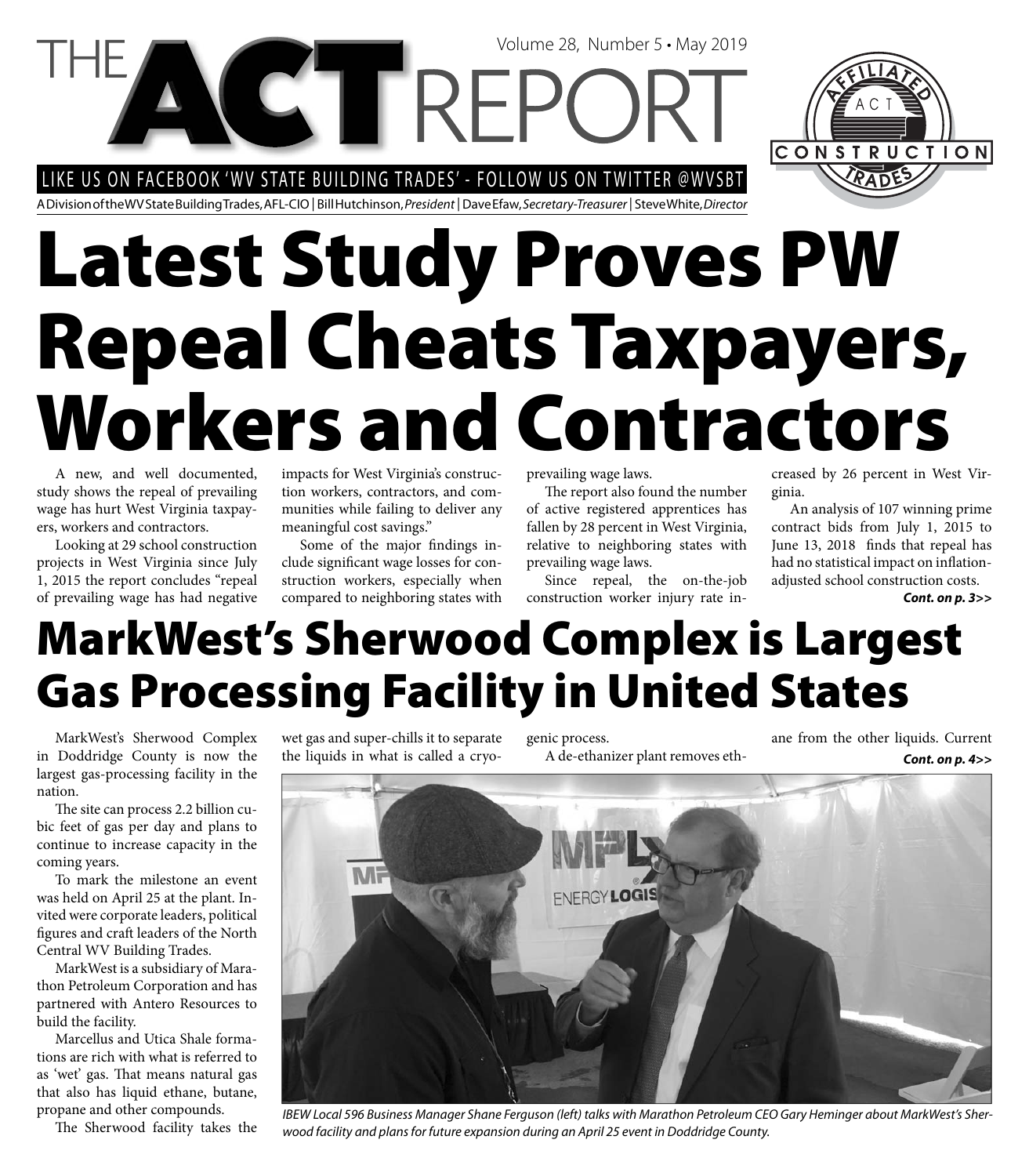### **KML Carpenters Lead Tax Day Protest**

Dozens of Trades members took to the streets in Charleston on Tax Day, April 15, to draw attention to tax fraud in the construction industry.

"Payroll fraud is a big problem in the construction industry in West Virginia and nationally," said Scott Brewer, one of the event organizers and a representative of the Keystone Mountain Lakes Regional Council of Carpenters.

"People don't realize how devas-

tating this fraud is to the tax base, local communities and how it hurts legitimate companies who play by the rules."

According to Brewer, around 20-percent of construction work in the United States is done under the table which he says boils down to \$66 billion a year is lost in the United States.

Cash payments and calling someone an independent contractor when they are not are two of the main

#### **Plumbers & Fitters 152 Apprenticeship**

Morgantown Plumbers Joint Apprenticeship Committee (JAC) Inc. will accept applications for apprenticeship at Plumbers & Pipefitters Local 152, 100 Richard Avenue, Morgantown during the following dates and times:

Tuesday, May 28 – Saturday, June 1 from 9:00 a.m. – 12:00 p.m.

Monday, June 3 – Saturday, June 8 from 1:00 p.m. – 4:00 p.m.

The five year program teaches all aspects of the plumbing/pipefitting trade including pipe welding certification; medical gas certification; blue print reading; plumbing; heating and cooling.

Apprentices learn on the job under the supervision of journeymen and attend classes two nights a week.

Applicants must be 18 years of age or older.

An applicant who is 17 at the time of application can apply as long as their 18th birthday is prior to being registered by the JAC.

Applicants must take the TABE test, given by Workforce West Virginia specifically for the Morgantown Plumbers JAC.

No other test will be accepted. Individuals passing the 10th grade level test or higher will be granted an interview. Testing information will be provided at the time of application.

Applicants must be high school graduates or have a high school equivalency diploma and must also provide copies of the following documents when applying: a high school diploma issued by a county or state education entity; a high school transcript or official transcript for the GED or equivalent; and proof of birth (birth certificate).

U.S. military veterans with an honorable discharge (active duty or reservist) must submit a DD-214 for consideration of credit for training and experience.

Applicants will be subject to a substance abuse test before entering the program.

Applicants shall be bona fide residents of the following counties (proof of residency required): Barbour, Braxton, Doddridge, Gilmer, Grant, Hampshire, Hardy, Harrison, Lewis, Marion, Mineral, Monongalia, Pendleton, Preston, Randolph, Taylor, Tucker and Upshur.

A current valid driver's license must be supplied at the time of application. A \$20.00 application fee, cash or check only, will be charged.

The JAC will establish an eligibility list consisting of applications received.

If you have previously applied for the apprenticeship program and were not accepted, you may re-apply.

No applicant shall be rejected because of race, color, religion, sex or national origin.

methods payroll fraud takes place.

"Our city, county, state and federal government needs to do more to combat Payroll Fraud and they can start by making sure different agencies talk to each other," said Brewer. "We see over and over that our Tax Department doesn't talk to the Department of Highways or the Division of Labor making it easy for Payroll Fraud to take place and forcing honest taxpayers' to foot the bill."



Members of Carpenter Local's 439, 436 and Millwrights 443 along with other trades protest on Tax Day, April 15, at the Charleston Post Office. They wanted to draw attention to Payroll Fraud and how it hurts communities.

#### **UA Local 565 Taking Applications in June**

The Parkersburg Plumbers Joint Apprenticeship will take applications from Monday, June 10 through Friday, June 21.

Applications will be available from 9:00 am till noon only, Monday through Friday.

Those interested should go to 593 Cedar Grove Road, Parkersburg (two blocks from WVU-P).

The five year program teaches all aspects of the plumbing and pipefitting trade including pipe fitting and welding, medical gas, CAD, instrument technician, blue print reading, plumbing, and heating and cooling.

Apprentices are paid while onthe-job and also go to school for a minimum of 216 hours per year.

You may be 17 years of age during application but must be 18 years of age when registered for Apprenticeship, if selected.

An applicant must have a high school diploma with official transcripts or equivalent with records, college transcripts (if applicable), and a valid driver's license.

A copy of the applicant's birth certificate, driver's license, high school diploma or equivalent, and, if recently in the military, a DD214 form will be requested at the time of application.

Completed applications together with all supporting documents must be submitted within the same time period of June 10 to June 21.

Applicants must reside in the area of Local 565 which includes Calhoun, Jackson, Pleasants, Tyler, Wirt and Wood County in WV; and in Ohio, Morgan County south of Route 78, Meigs, Monroe, and Washington County.

Applicants must pass an aptitude test administered by WV Workforce as well as an alcohol and drug test.

The recruitment, selection, employment and training of apprentices shall be without discrimination because of race, color, religion, national origin or sex.

For more information visit UA Local Union 565's website at: www.ualocal565.org.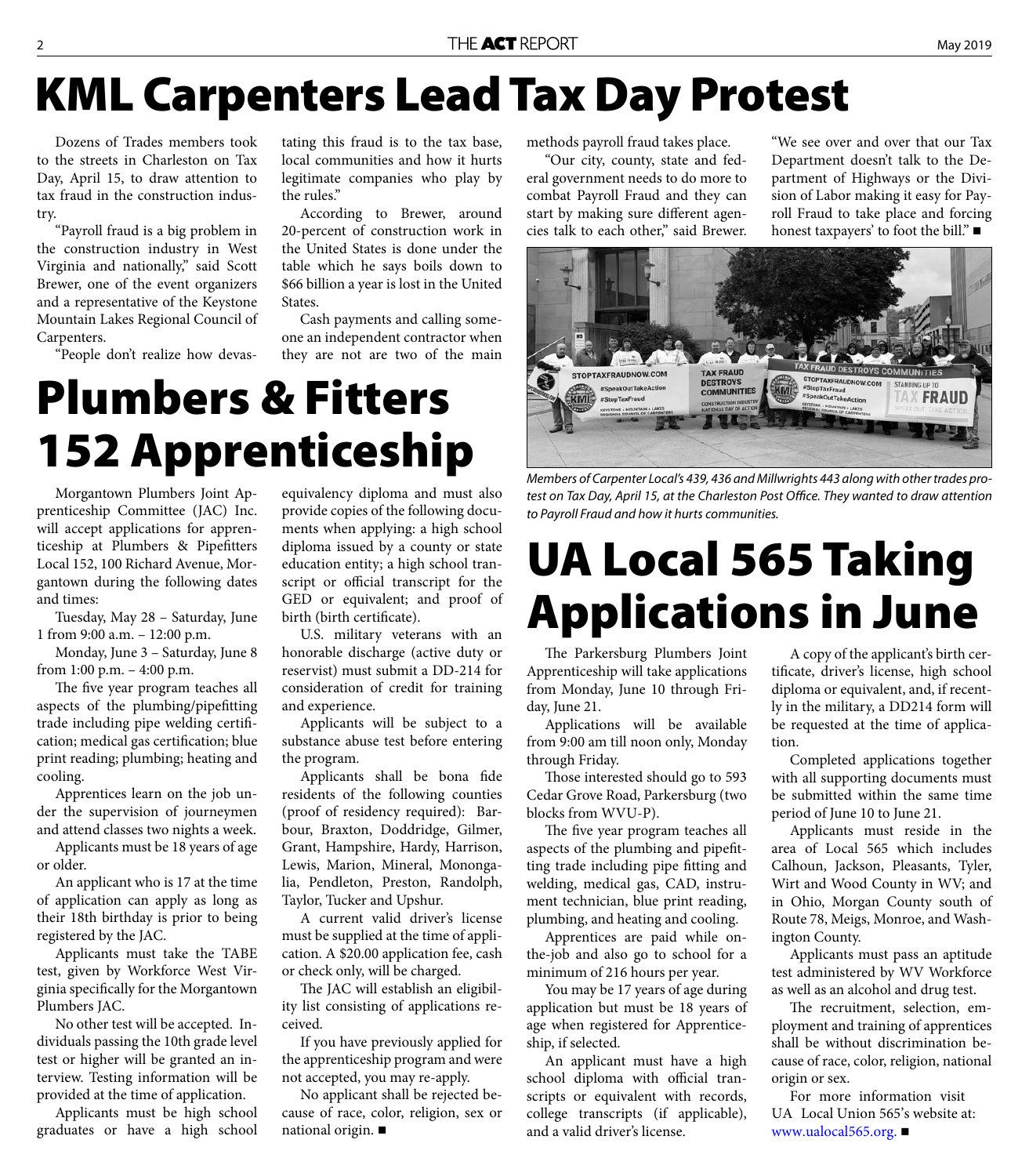### **Project BEST Job Fair Held in Wheeling**

Trades and contractors partnered with Project BEST in Wheeling to host a Construction Job and Career Fair on May 2nd.

According to the Upper Ohio Valley Building Trades President Eran Molz the event was well attended by students, parents and other members of the community.

"We had more than 500 students from the region," said Molz. "All the Trades had booths and handson demonstrations to showcase the skills and careers of the crafts."

Molz believes the hands-on part was a big hit.

"Our apprenticeship folks were very pleased at the interest shown by the students and others," said Molz. "And BEST did a great job informing the public about the event.

As each group of students came, and before they hit the exhibits, IBEW representative Doug Giffin gave an overview of the crafts, careers, and apprenticeship.

During the day West Virginia

Northern Community College and Project BEST also announced a partnership between the community college and union apprenticeship programs.

Apprentices will receive credit for

their time in a registered program and with an additional 15 credits can graduate with an associated degree.



Two vocational students compete against third year Ironworker apprentice Robert Beach (left) as part of the Construction Jobs and Career Fair held in Wheeling. "We asked two students to compete with an apprentice to see who could tie the most rebar in a minute," said Iron Workers Local 549 Business Manager Bengy Swanson. "Our apprentice always won, but we made the point that skilled labor has great value."

#### **Trades Volunteer**



Members of Cement Masons Local 926 (front, from left) Lee Landers, Chris Womack, Bernie Brock, Randy Wilson and in the background, Gary Casdorph finish 50 yards of concrete for a 40' x 75' picnic shelter at Kanawha County's Big Bend Golf Course.

Cornerstone Interiors Inc. sent members of the Carpenters to set the forms and various crafts will work on the building over the next few months.

According to Charleston Building Trades Business Manager Paul Breedlove the County needed help improving the area for events.

"The County Commission has always made sure local union construction workers build their major projects," said Breedlove. "We are happy to help on this one."

#### *PW Repeal Cheats*

#### *Continued from Page 1*

West Virginia has seen more outof-state firms getting subcontracted work and more cost overruns.

The report also refutes prior claims that savings would be realized when wages were cut.

"The purpose of this law had been to create a level playing field for construction contractors by ensuring that public expenditures reflected local market standards for compensation and craftsmanship.

Many lawmakers were persuaded by a claim that the state could "build five new schools for the price of three" if the prevailing wage law was repealed.

"However, economic data reveals that repeal of prevailing wage has had negative impacts for West Virginia's construction workers, contractors, and communities while failing to deliver any meaningful cost savings."

The report was authored by two experts in the field.

Michael Kelsay, PhD is a Profes-

sor of Economics at the University of Missouri – Kansas City.

Kelsay wrote a report in 2015 comparing school construction costs in West Virginia to surrounding states and showed with prevailing wage we were already building schools at a better square foot price than states who did not have prevailing wage.

Frank Manzo IV, MPP is the Policy Director of the Midwest Economic Policy Institute.

Manzo has co-authored recent reports on prevailing wage in Indiana, Minnesota, and Illinois.

"We are not surprised by these results, in fact the data confirms exactly what we predicted," said ACT Director Steve White.

"However, we take no pleasure in being correct, instead we need to push legislators harder than ever to rethink this mistake and restore the prevailing wage law."

A full copy of the report can be found at www.actwv.org. ■